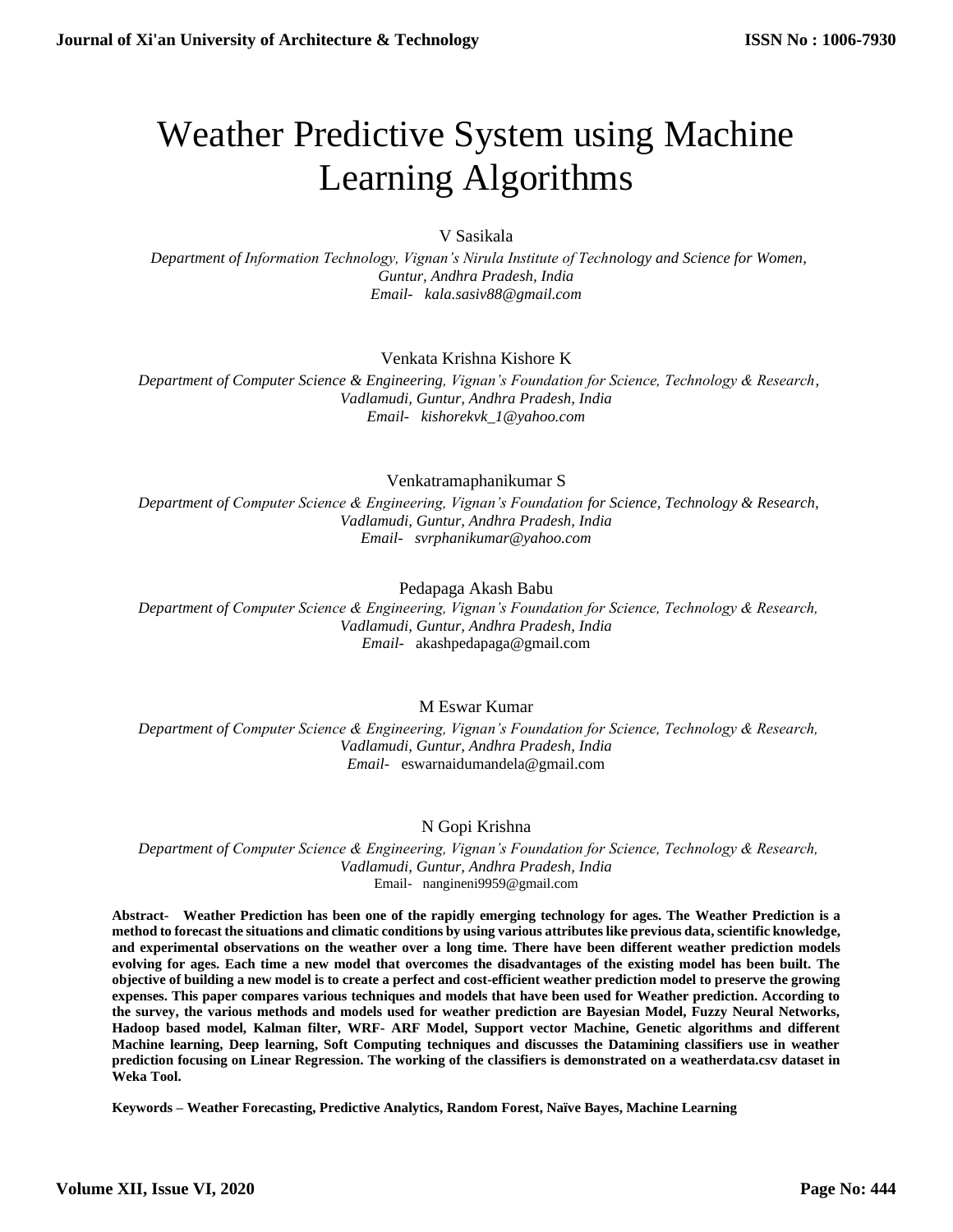#### I. INTRODUCTION

The Weather prediction system has very important in our daily life. It is employed in various fields like agriculture, industries, hydrology, sports, etc. It is the prediction of weather depending on the previous datasets. The weather prediction seeks a lot of attention nowadays because of its importance. The prediction of weather is not that easy due to its limitations and challenges that affect the accuracy of the prediction. After considering the dataset, it has to undergo specific pre-processing techniques like data cleaning, data integration, data reduction, and Data transformation. Data cleaning includes filling up the missing values. It is done either manually or with global constants or by the average of the remaining costs. Some systems follow the method of filling the missing values by replacing the missing values with the average value of the class attribute. In some cases, the missing values are replaced by the most repeated value, i.e., Mode. After handling the missing data's missing values, the data is cleaned by removing the unwanted values, which is also called the Noise. The most effective way to handle Noisy data is by Binning. The data is binned either by Means or Medians or by boundaries. Some other systems even follow the regression or Outlier Analysis to handle the Noise present in the data. Data integration is merging the data or collection of data at a single side collected from multiple repositories. Though there are certain issues like Tuple Duplication, Data redundancy, and Entity identification problems that arise in the data integration, the issues can be handled easily by various techniques like Chi square test and Correlation analysis.

After the Pre-processing of the data, the model is built. The model is then trained by a training data set that is specifically used to train the data. After the model is trained, the model is applied with a classifier that classifies the data from a user-specified Test dataset. Thus, the classification of data is done. The above pre-processing and classification are common to all the data mining models. It varies on the train set and test set given to the model. In the proposed methodology, the model is presented with a weather dataset as the aim is Weather Prediction. The dataset description is given in the following passages. There are many models and techniques to predict the weather, and each model has different accuracies. This paper mainly focuses on weather prediction using various classification techniques. The rest of the paper Literature Survey is presented in Section II. Proposed algorithms are explained in section III. Experimental results are presented in section IV. Concluding remarks are given in section V.

#### II. LITERATURE SURVEY

Nitin Singh et al. [1] proposed a technique of using machine learning algorithms to anticipate the weather. The implemented system use machine learning algorithms and data analytics like the Random forest algorithm to predict the weather. In the proposed system, the application that gets the real-time data from humidity-temperature and pressure from the sensors to predict the possibility of rain has been developed on Raspberry Pi 3B. The GPIO pins of the Raspberry Pi 3 B works between the sensors and the application. Figure 2 shows the overall idea of using Machine learning algorithms in Weather prediction [1]. The application takes and collects the data through the GPIO pins. The model is being trained in accordance with the Random Forest Algorithm. The result is generated by the system in the form of Binary digits (1/0). The result 1 indicates that there would be rainfall, and 0 indicates that there are no chances for rainfall. The resultant confusion matrix has generated 1491 correct predictions that there would be no rainfall and 122 correct predictions that there will be rainfall, which indicates that 1613 correct anticipations have been brought out of 1835 test data. Afan Galih Salman et al. [2] has come up with a technique of utilizing Deep Learning techniques for weather anticipation and prediction. Various prediction models and their prediction performances have been discussed in this paper. Those forecast models incorporate Recurrence Neural System (RNN), Contingent Confined Boltzmann Machine (CRBM), and Convolutional System (CN) models. The investigation inferred that the Contingent Confined Boltzmann Machine (CRBM) and Convolutional Neural System (CNN) could be used to predict the weather on a concourse of time-series troubles and the Recurrence Neural Network (RNN) which is implemented using heuristically optimization method can be used to predict the rainfall with fair rainfall level.

Wenying Zhang et al. [3] Initiated a strategy of anticipating climate with multiclass Bolster Vector Machines in the Issue Identification of Photovoltaic system. This is an incredible method for planning and predicting the weather depending upon Photovoltaic power and meteorological information. Using this technique, weather kinds were assumed by using data analytics instead of weather instruments. The Direct Support vector machine has provided better fault detection. The support vector machine has established a model for weather prediction for training multiclass predictors. The classified results depend upon the kernel. i.e., the type, parameters, and the soft margin coefficient through the Support Vector Machine are capable of classification. This technique has come up with a technique of using the Particle Swarm Optimization (PSO) algorithm to maximize the parameters of the kernel. The technique was proven to be effective and feasible by the results. Y Beeharry et al. [4] has come up with another idea of implementing a fully encrypted end-to-end system from actual time info collection to actual time climate prediction. The prediction algorithm is implemented by using the Devops insight together with an android mobile application. The NoSQL database service is used to implement the storage on the International Business machine Cloud platforms.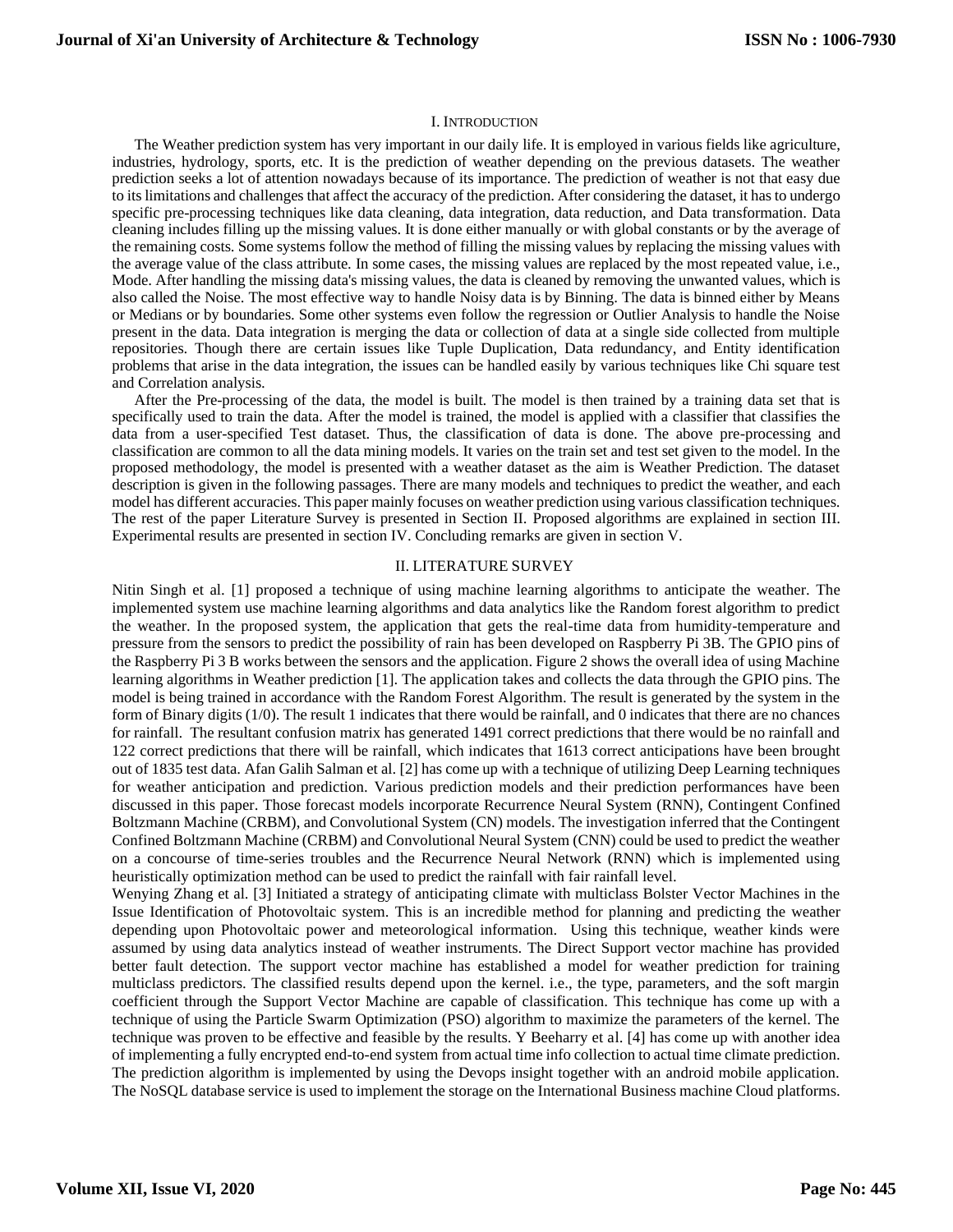In this method, an Arduino based microcontroller node was setup with all the required sensors to obtain the data. The block diagram of this proposed methodology is shown in the figure 3.

The IBM cloud database which stores the data in the document format is connected to the node through an internet gateway. The K-NN algorithm was implemented on the Cloud platform using JAVA programming language. The Android application that forecasts the weather for the next hour or next two hours has been developed and it needs to be installed on the user's android mobile phone to predict the weather. When the system was organized and arranged on the International Business Machine (IBM) cloud platform followed by the actual time storage systems, it was able to demonstrate the rapid real time prediction. Christy Kunjumon et al. [5] proposed a technique to predict the weather at a particular place by making use of scientific knowledge and Data mining techniques. The method includes usage of various data mining techniques including Supervised and Unsupervised algorithms, Naïve- Baye's Algorithm, Decision tree classification algorithm, k- Medoids algorithm, Hadoop map reduces, Support vector machine, Artificial neural networks and FP Growth algorithm. The ANN is an information processing model that consists of artificial neurons. This model lets the flow of information across the network during the training phase. The functioning of the Human brain is replicated in the model. The Support vector machine caters a better assortment that generates more difficult and complex boundaries between classes since it dependent on the Statistical learning theory. The SVM separates various classes by finding out the optimal hyper plane in linearly separable classes. The required Support vectors lie on the margin of the hyper plane that is found out by the SVM. Frequent Pattern Growth algorithm is one of the scalable techniques that is used to predict the weather. It generates frequent patterns that are used in pattern mining to forecast the possible patterns of weather. The K-Medoids algorithms is one of the clustering algorithms and it is similar or related to medoid shift. This algorithm focuses on finding out the representative objects that are also known as medoids in the groups or Clusters. This algorithm optimizes the distances between the points that are labelled in the clusters and the center of the clusters. This algorithm works with an arbitrary metrics of distances between data points and it chooses the centers from the data points.

Naïve Bayesian methodology for arrangement is a measurable and straight classifier which predicts class name for information case based on dispersion of property estimations. This is a parametric arrangement where the size of classifier stays fixed. Liviu Oan˘a et al.,[6] has come up with another technique of using genetic algorithms for Numerical weather prediction systems. The main intent of this study is to improve the forecast of 2-meter temperature as well as relative humidity and to optimize the physical parameterization configuration. The parameterization sub modules include Microphysical parameterization, Radiation parameterization, Convective parameterization, Soil and soil surface processes that can estimate soil physics, Planetary boundary layer physics and Urban physics. In this approach a new genetic algorithm named WRF-GA is written. The physical arrangement choices like microphysics, cumulus material science, longwave radiation material science, shortwave radiation material science, surface physical science, PBL material science and soil material science are encoded on the chromosomes. 14 Chromosomes were combined into a generation. A 110x70 grid of 10 -kilometer resolution was used for the experimentation. The evaluation was done from 5 weather stations basing on an absolute average error. Based on forecast error, the chromosomes were sorted in an ascending order. The first chromosome will become snobbish. The top 11 chromosomes are selected for the random crossover operation. They will repeat in pairs each pair creating two new off springs. This procedure is rehashed until  $30<sup>th</sup>$  era. The optimization performed well in finding ideal physical designs for mugginess expectation. In any case, demonstrated poor outcomes for temperature figure. More examinations should be directed to have an away from over the utility of utilizing Hereditary Algorithmic strategies for physical parameterization enhancement. Sunil Navadia et al.,[7] proposed a strategy to gauge the odds of precipitation by utilizing prescient investigation in Hadoop. The proposed framework fills in as an apparatus that takes in the precipitation information from a lot of information as info and predicts the future precipitation with min, max and normal precipitation proficiently. Prescient expository models catch connections among numerous components in an informational collection to survey chance with a specific arrangement of conditions to relegate a score or a weight. Considering these loads the expectation occurs. We will utilize Guide decrease and Pig orders to break down the informational collections and to perform different procedure on the informational collection. In view of the earlier year's recorded climate informational collection we can anticipate the future climate. Tempest can be anticipated by utilizing the earlier year's informational collection. The information is ordered utilizing the Help Vector Machine (SVM). Utilizing this it can anticipate most extreme Downpour Tempest. Guide Lessen System is utilized for the Downpour Tempest Forecast.

Apache pig is one of the platforms of the Hadoop that creates programs. Guide Decrease is a system utilized for effectively composing applications that procedure enormous measures of information on huge groups, issue open minded way. By using Hadoop, the prediction happened in the first level, but some errors will be removed by using a Naïve Bayes Algorithm in the next stage. The prediction and anticipating of earthquakes, floods can be done by utilizing Naïve Bayes Algorithm this is the future scope of the project. Kan Li et al.,[8] has come up with a technique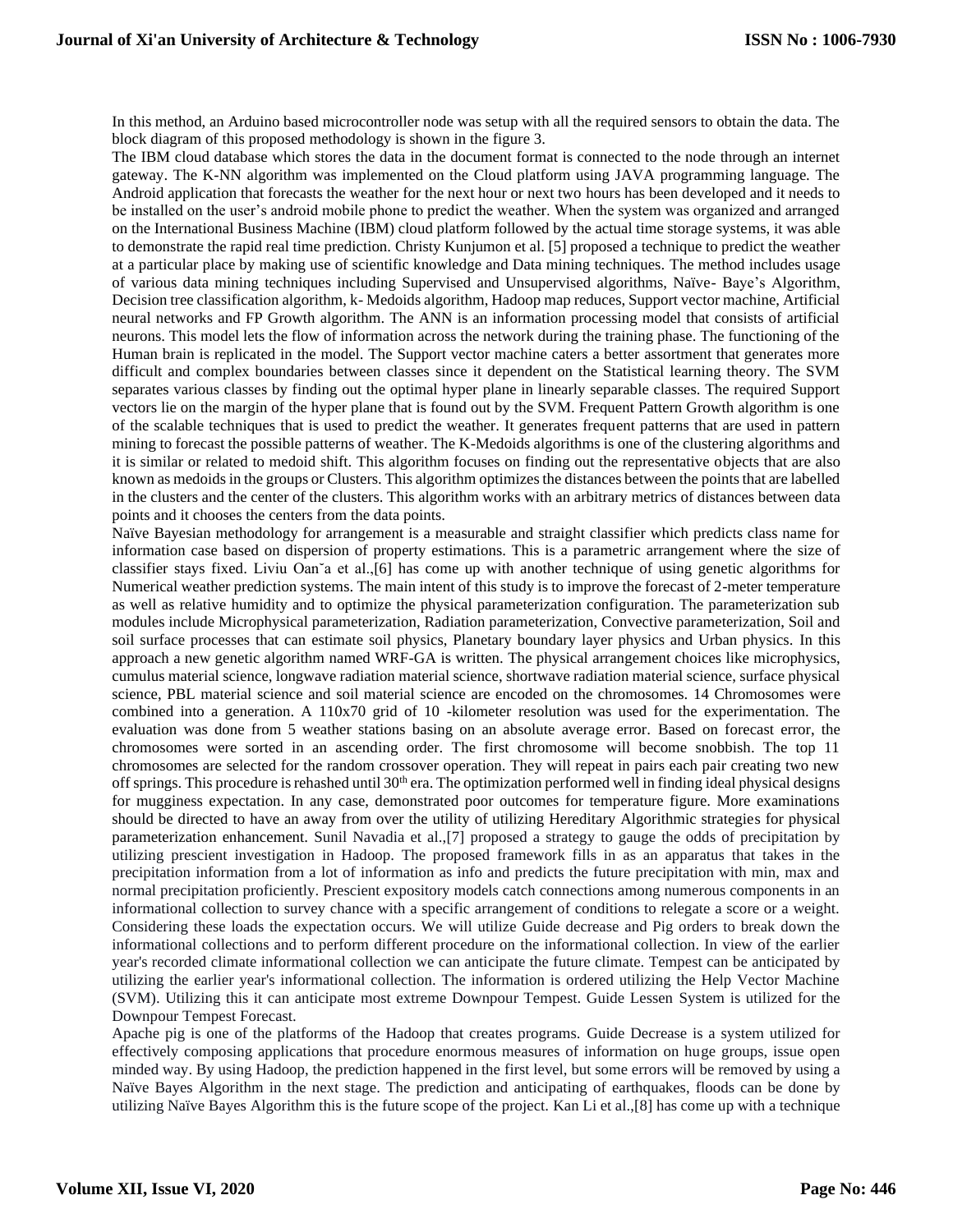of using A unpleasant set-based fluffy neural system calculation in climate forecast models. To abstain from showing up at a nearby least worth, the least square calculation (LSA) is utilized in the learning procedure of a fluffy neural system to get worldwide intermingling. Since the structure of fluffy neural systems, the quantities of rules and the underlying loads are hard to be resolved, here the unpleasant sets technique is acquainted with choose the quantities of rules and unique loads. One should have good knowledge about the 4 layers of the fuzzy neural networks for the model to be initiated. The harsh set strategy is likewise used to choose the underlying end parameters. Unpleasant Set hypothesis is an apparatus to handle fluffy and questionable information. A data framework S={U,A,V ,f}, where U is a limited arrangement of items,  $U = \{x_1, x_2, ..., x_n\}$ , A is a limited arrangement of traits, The qualities in An are additionally grouped into two disjoint subsets: Condition characteristics C and choice properties D.

$$
A = C D.
$$
  

$$
V = V \cup 1 V \cup 2 ... V p(p \in A)
$$

Vp is a domain of attribute p.  $f: U A \to V$  is a total function such that  $f(x \cup x \cup x)$ ,  $q \cup V \in q$  for every  $q \in A$ , xi∈U. The learning algorithm is used to train the fuzzy neural network. Here the least square algorithm is used to decide the parameters. Finally, we conclude that this model is used to predict the weather on paper. The numbers of fuzzy rules decide the numbers of the hidden layer and initial weights decide the initial values of the conclusion parameters. Aye Nandar et al.,[9] lodged another method of using Bayesian systems, or conviction systems, show restrictive likelihood and causality connections between factors. This work applies BN to show the spatial conditions among the diverse meteorological factors for climate (precipitation and temperature) forecast over Myanmar. In this work, local and worldwide climate information that are adding to precipitation expectation of Myanmar are utilized for precipitation forecast. In this historical data of various weather stations from 1990 to 2006 were used to predict the weather. A Bayesian system, conviction arrange or coordinated non-cyclic graphical model is a probabilistic graphical model that speaks to a lot of irregular factors and their contingent independencies by means of a coordinated non-cyclic chart (DAG). This model needs data of various factors like East India Sea Surface Temperature, Southern Oscillation Index, monthly precipitation of previous year, precipitation of previous month, temperature, precipitation amount. Historical data is divided into testing data and training data. The different phases in the model are data collection and preparation, predictor analysis process, BN training, prediction process, Evaluate predicted result. We conclude that this model can give acceptable accuracy in terms of experimental results.

A.K. Pandey et al.,[10] constructed a Hadoop based Climate Forecast Model to arrange the Climate Information. In this model, the climate expectation information is created from different sources, for example, radar, ships, ground perception, and so on. It contains certain helpful and futile data for the expectation of climate information and as unstructured information. Further, in this work, the Hadoop system is applied to process this unstructured information. Word tally calculation is utilized to locate the general state of the day. Further fluffy rationale (FL) and fake neural system fluffy interface framework (ANFIS) strategies are explored for exact forecast of climate information dependent on mean square mistake. The test results show that this strategy gives exact outcomes contrasted with different strategies. The means associated with this model are information assortment, pre-handling of information utilizing word check calculation, grouping of qualities is recognized, expectation utilizing the ANFIS and Fluffy Rationale. Dataset has five traits for the expectation of climate information. Four traits are temperature, precipitation, stickiness and ocean level. The fifth quality is the class characteristic which shows the expectation of climate information into eight distinct classes. These classes are smoke, murkiness, haze, fog, downpour, shady, clear and residue. In this model we have utilized two information mining apparatuses for example ANFIS and FL. ANFIS strategy predicts climate information more precisely is finished up from the outcomes got. Future extension is that other delicate figuring procedures are examined for better expectation of climate information. Nikolajs Bogdanovs et al.,[11] designed an algorithm that is in light of the authentic information utilizing a Kalman Channel. This calculation impressively builds the precision of the momentary gauge of outer air temperature. This calculation adjusting anticipated air temperature inside the following three hours is thought of. The handling of temperature information utilizing Kalman Channel gives a diminishing in anticipated temperature mistakes. We use python in this model for the usage of the exactness improving calculation of anticipated temperatures. Kalman channel-based calculation is normally intended to wipe out precise mistakes and effectively incorporates gauge information dependent on the NWP model, which significantly rearranges the centre of the calculation. It diminishes the pre-handling time. The fundamental components of the KF calculation are framework state vector, Xk; mistake covariance grid, Pk; framework commotion covariance lattice, Qk; framework model, Φk; estimation vector, Zk; estimation clamour covariance network, Rk; and estimation model Hk. This calculation can altogether build the exactness of the momentary figure of outside air temperature. The considered calculation gives temperature gauge adjustment to the following three hours. The temperature information handling by KF gives predisposition (decrease100 times) and standard deviation (decline by 20%) diminishing estimated temperature blunder. The future work incorporates presenting of versatile tuning of KF clamour frameworks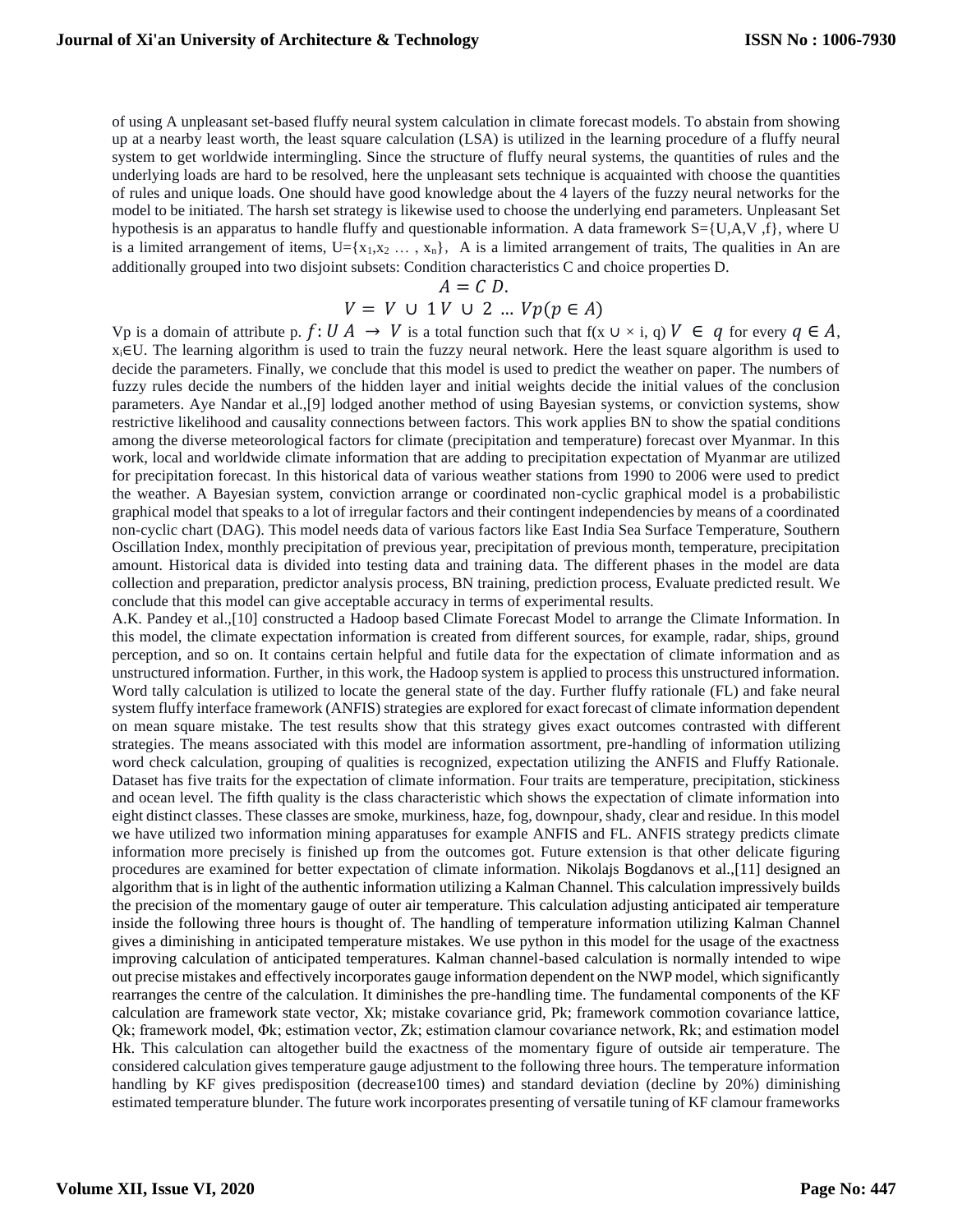coefficients makes quicker set up of information handling. As climate is viewed as a nonlinear powerful framework, another sort of KF – unscented Kalman channel - can be applied for better handling with framework nonlinearity.

#### III. PROPOSED METHOD

The performance evaluation of each classifier is discussed in a tabular manner and the classifier with best accuracy discovered. All the weather prediction techniques are demonstrated by applying the classifiers on a dataset namely weatherdata.csv in the Weka tool. The dataset consists of 32686 Values with 10 attributes naming temperature, heat index, humidity, pressure, wind direction, wind speed, precipitation, gust speed, sea level pressure, conditions. The conditions attribute acts as a class label. There are 28 attributes in the dataset. Those classes are Smoke, Clear, Haze, Overcast, Scattered Clouds, Shallow Fog, Mostly Cloudy, Fog, Partly Cloudy, Fog Patches, Thunderstorms with Rain, Rain, Light Rain, Light Drizzle, Drizzle, Mist, Volcanic Ash, Thunderstorm, Light Thunderstorms with Rain, Light Thunderstorm, Squalls, Heavy Rain, Light Haze, Sandstorm, Widespread Dust, Funnel Cloud, Heavy Thunderstorms with Rain, Heavy Thunderstorms with Hail, Light Rain Showers. The steps followed in the weather prediction system are depicted as a Flow Chart in the Figure 1.



**Fig. 1:** Flowchart of Weather Prediction System

Weather Prediction can be done by using various classifiers in data mining techniques. Some of the techniques that assist in Weather Prediction are discussed in the following. Each technique has its own advantages and disadvantages and each of the classification technique becomes handy depending upon the requirement and the conditions.

**Naïve Bayes:** This Naïve Bayes classifier depends on easiest Bayesian system models. This classifier works on Bayes theorem. It predicts the probabilities for each record to have membership in a class. This classifier is exceptionally versatile requiring various parameters in an issue. It is based on conditional probability and the attributes however independent with each other. The class with highest probability is known as Maximum A Posteriori (MAP). The Naïve Bayes classifier works on the following formula.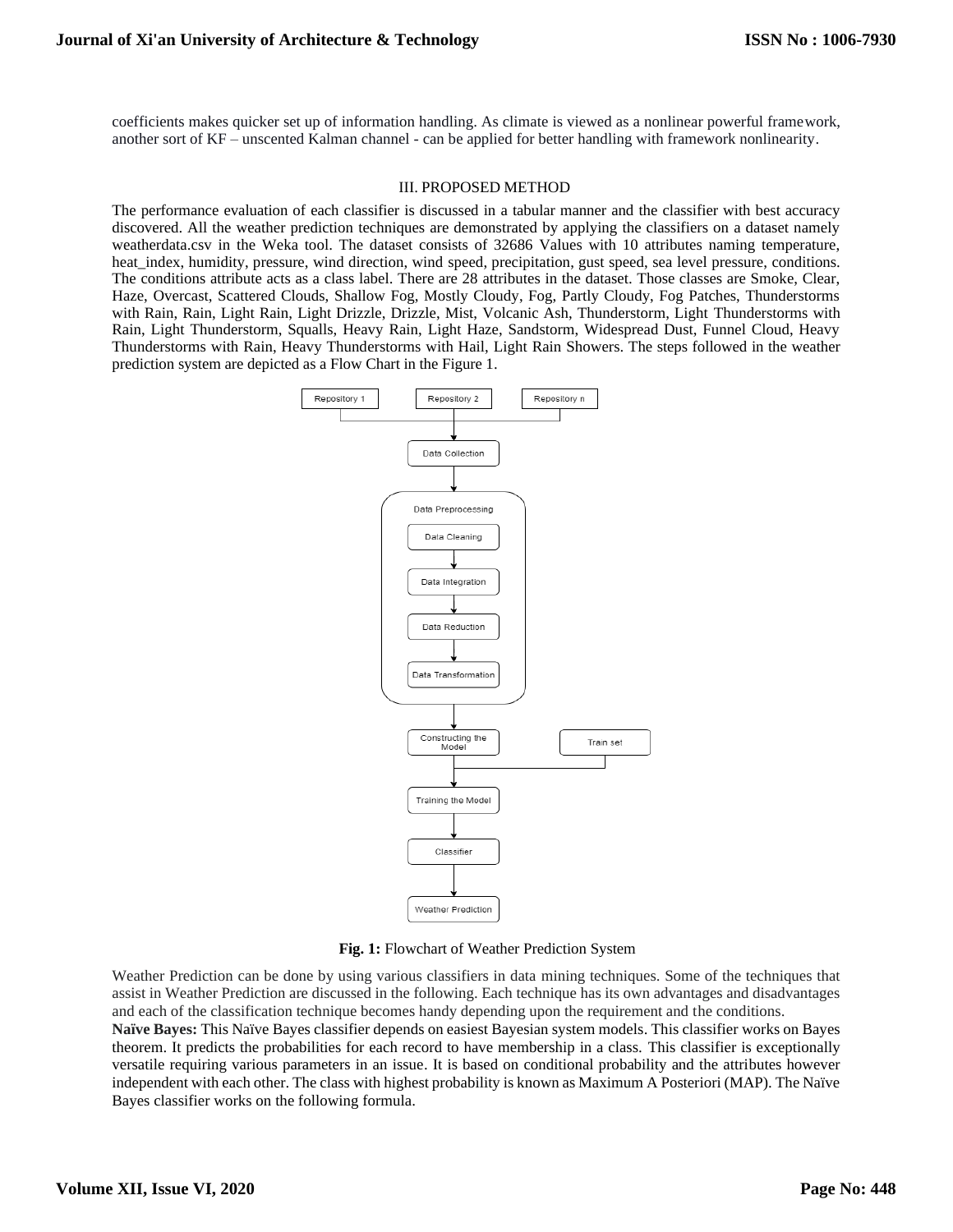$$
P(c|x) = \frac{P(x|c)P(c)}{P(x)}
$$

Where,  $P(c|x)$  is the Posterior Probability,  $P(x|c)$  is the Likelihood of the class,  $P(c)$  is the Class Prior Probability and  $P(x)$  is the Predictor prior probability The overall equation is as follows

 $P(c|X) = P(x_1|c) \times P(x_2|c) \times ... \times P(x_n|c) \times P(c)$ 

**KNN Classifier:** K-Nearest Neighbours is an algorithm for classification and regression. A data object is grouped utilizing the lion's share vote of its closest neighbours. For instance, on the off chance that  $K=1$ , at that point the item is appointed to class of the single closest neighbor. In order to find out how near a data object is to a neighbor and finally assign it a class, there are several distance measures such as Euclidean distance, Manhattan Distance, Minkowski Distance.

**Linear Regression:** In statistics, linear regression is a direct way to deal with displaying the connection between a scalar and at least one illustrative. On the other hand, the least squares approach can be utilized to fit models that are not direct models. In this manner, even though the expressions "least squares" and "straight model" are firmly connected, they are not equivalent.

**The Linear Regression:** The equation has the form

 $Y = a + b * X$ 

Where Y is the dependent variable, X is the independent variable, b is the slope of the line and a is the y-intercept. The general form of the Linear Regression equation is

 $y = a_0 + a_1 x_1 + a_2 x_2 + \dots + a_n x_n$ 

Weather Forecasting is a basic zone of investigation in regular day to day existence. Climate for future is one of the most significant ascribes to gauge since agribusiness areas, just as numerous ventures, are to a great extent reliant on the climate conditions.

The process for using regression to predict climatic changes is as follows

- 1. Research the branch of knowledge so you can expand on crafted by others.
- 2. Collect information for the applicable factors.
- 3. Specify and survey your relapse models.
- 4. If you have a model that sufficiently fits the information, use it to make expectations.

For a decent regression model, you need to incorporate the factors that you are explicitly trying alongside different factors that influence the reaction to keep away from one-sided results. Cross-approval decides how well your model sums up to other informational indexes by dividing your information. Weather prediction are made by gathering however much information as could reasonably be expected about the present condition of the air (especially the temperature, stickiness and wind) and utilizing comprehension of environmental procedures (through meteorology) to decide how the air advances later. Based on these factors the temperature can be predicted and with addition to some attributes (wind direction, radiation and wind speed) we can predict the weather.

**Decision Tree:** Decision tree is a calculation that utilizes a tree like chart or model of Decisions and their potential results to foresee an official Decision, this calculation utilizes contingent control articulation. A Decision tree is a calculation for moving toward discrete-esteemed objective capacities, in which Decision tree is signified by an educated capacity. For inductive learning these sorts of calculations are popular and have been effectively applied to abroad scope of errands. We offer name to another exchange that is whether it is genuine or misrepresentation for which class name is obscure and afterward exchange esteem is tried against the Decision tree, and after that from root hub to yield/class name for that exchange a way is followed. Decision guidelines decides the result of the substance of leaf hub. As the rules have the type of 'On the off chance that condition 1 and condition 2 yet not condition 3, at that point result. Decision tree assists with deciding the most exceedingly terrible, best and anticipated qualities for various situations, rearranged to comprehend and decipher and permits expansion of new potential situations.

**J48 Decision Tree:** The J48 Decision tree is generated by the C4.5 algorithm. C4.5 fabricates decision trees from a training set of data similarly as ID3, utilizing the idea of information entropy. The training set is a set

{\displaystyle  $S = \{s_{1}, s_{2}, \ldots\}$ }S = {s\_{1}, s\_{2}, ... }

of effectively grouped examples. Each example {\displaystyle s\_{i}}s\_{i} comprises of a p-dimensional vector  $\{\langle \text{display } (x_{\{1,i\}}, x_{\{2,i\}}, ..., x_{\{p,i\}}) \} \; (x_{\{\{1,i\}\}, x_{\{\{2,i\}\}, ..., x_{\{\{p,i\}\}})$ 

Where,

 ${\displaystyle {\Delta x_{j}}x_{j}$  speak to trait esteems or highlight features of the sample.

At every node, the algorithm picks the data attribute that most viably parts its arrangement of data samples into subsets advanced in one class or the other. The parting rule is the standardized information gain (contrast in entropy). The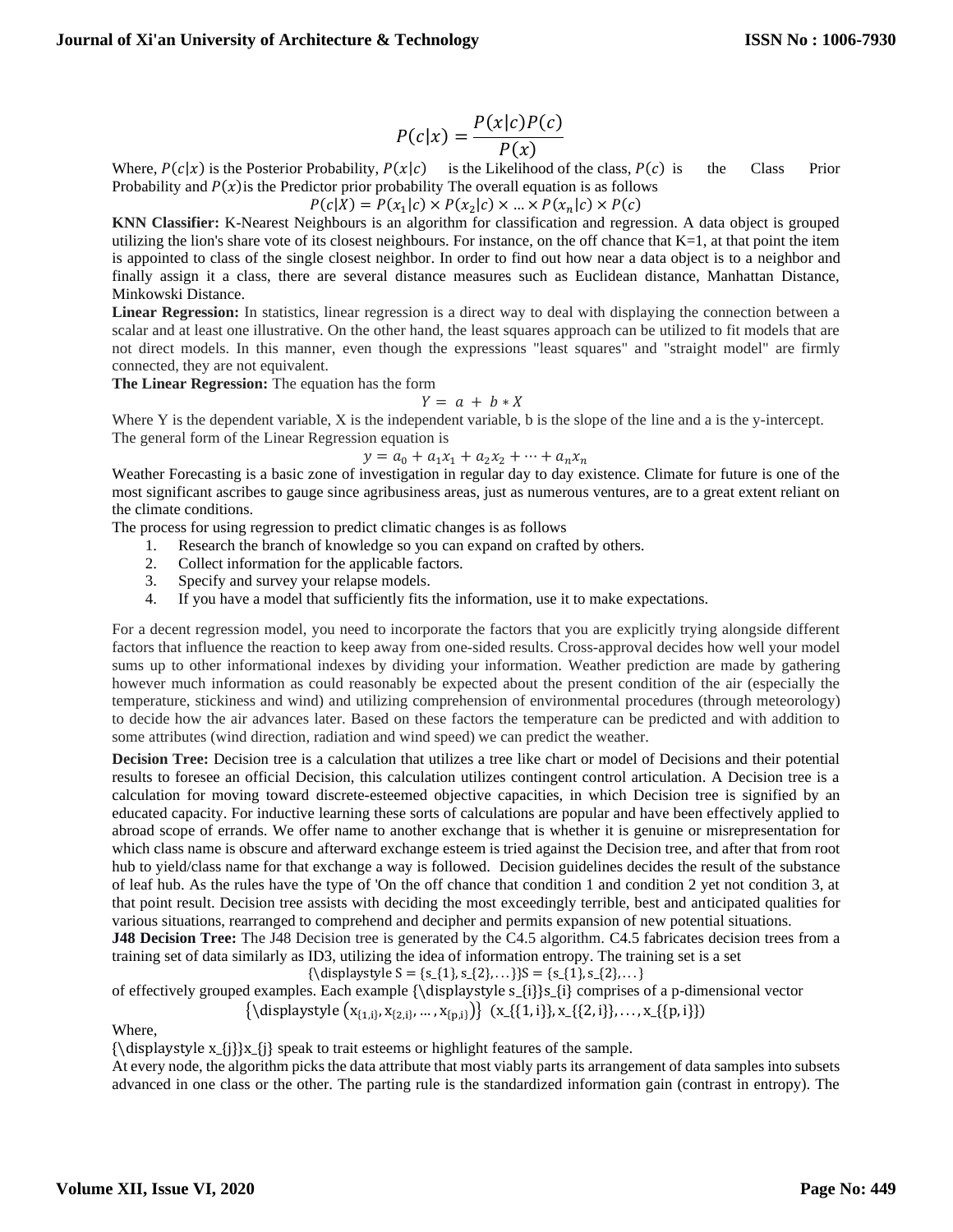data attribute with the most elevated and standardized information gain is picked to settle on the decision. The C4.5 algorithm then recurses on the apportioned sub lists.

**Filtered Classifier:** Most of the times, a filter needs to be used on the data before a Classifier is developed. The filter is applied on the data to perform various operations like Removal of useless attributes, Transformation, Discretization, Addition of attributes, Normalization of instances etc. Usually Filtering in Weka is done by using the Filter Class in Weka. Instead, Weka has a class named Filtered Classifier. This class runs arbitrary classifier on data that has been passed through an arbitrary filter[13]. Like the classifier, the structure of the filter depends only on the training data and test cases will be handled by the channel without changing their structure. On the off chance that inconsistent case weights or attribute weights are available, and the filter or the classifier can't manage them, the instances as well as attributes are resampled with substitution dependent on the weights before they are passed to the filter or the classifier[14] (as suitable).

#### IV. EXPERIMENTAL RESULTS & DISCUSSIONS

The results from each classifier is tabulated with the attributes like Accuracy, Error rate, Kappa statistic, mean absolute error, Root mean squared error, Relative squared error, Root relative squared error and Time taken to build the model. Accuracy is the percentage measure of the correctly classified instances in the given data. Error rate is the percentage measure of the incorrectly classified instances in the given data.

$$
Accuracy = \frac{TP + TN}{P + N}
$$
  

$$
Error Rate = 1 - Accuracy
$$

Where TP is the True Positives, TN is the True Negatives, P is the Total number of Positives and N is the Total Number of Negatives.

Kappa statistic is the measure of the inter-rater reliability of the data. It is utilized to control just those occasions that may have been accurately characterized by some coincidence.

Kappa Statistic = 
$$
\frac{(OA - EA)}{(1 - EA)}
$$

Where OA is the Observed Accuracy, EA is the Expected Accuracy.

Mean absolute error alludes to the mean of the supreme estimations of every prediction error on all occurrences of the test dataset. Prediction error is the distinction between the real value and the anticipated value for that case. The Root mean squared error is the standard deviation of the errors that occur during the prediction on the dataset.

Mean Absolute Error = 
$$
\frac{1}{n} \sum_{i=1}^{n} |x_i - \bar{x}|
$$
  
Root mean squared error = 
$$
\sqrt{\frac{\sum_{i=1}^{n} |x_i - \bar{x}|^2}{n}}
$$

Where  $x_i$  is the *i*<sup>th</sup> value of x,  $\bar{x}$  is the mean of x, Relative squared error is the error is made comparative with what it would have been if a basic predictor had been utilized. The basic predictor being referred to is only the average of the real values from the training data. Root relative squared error is the squared root of the relative squared error.

Relative squared error = 
$$
\frac{\sum_{j=1}^{n} (P_{ij} - T_j)^2}{\sum_{j=1}^{n} (T_j - \overline{T})^2}
$$
  
Root Relative squared error = 
$$
\sqrt{\frac{\sum_{j=1}^{n} (P_{ij} - T_j)^2}{\sum_{j=1}^{n} (T_j - \overline{T})^2}}
$$

Where  $P_{ij}$  is Predicted value by the model *i* for the record *j*,  $T_j$  is the Target Value for Record *j*,  $\overline{T}$  is given by

$$
\bar{T} = \frac{1}{n} \sum_{j=1}^{n} T_j
$$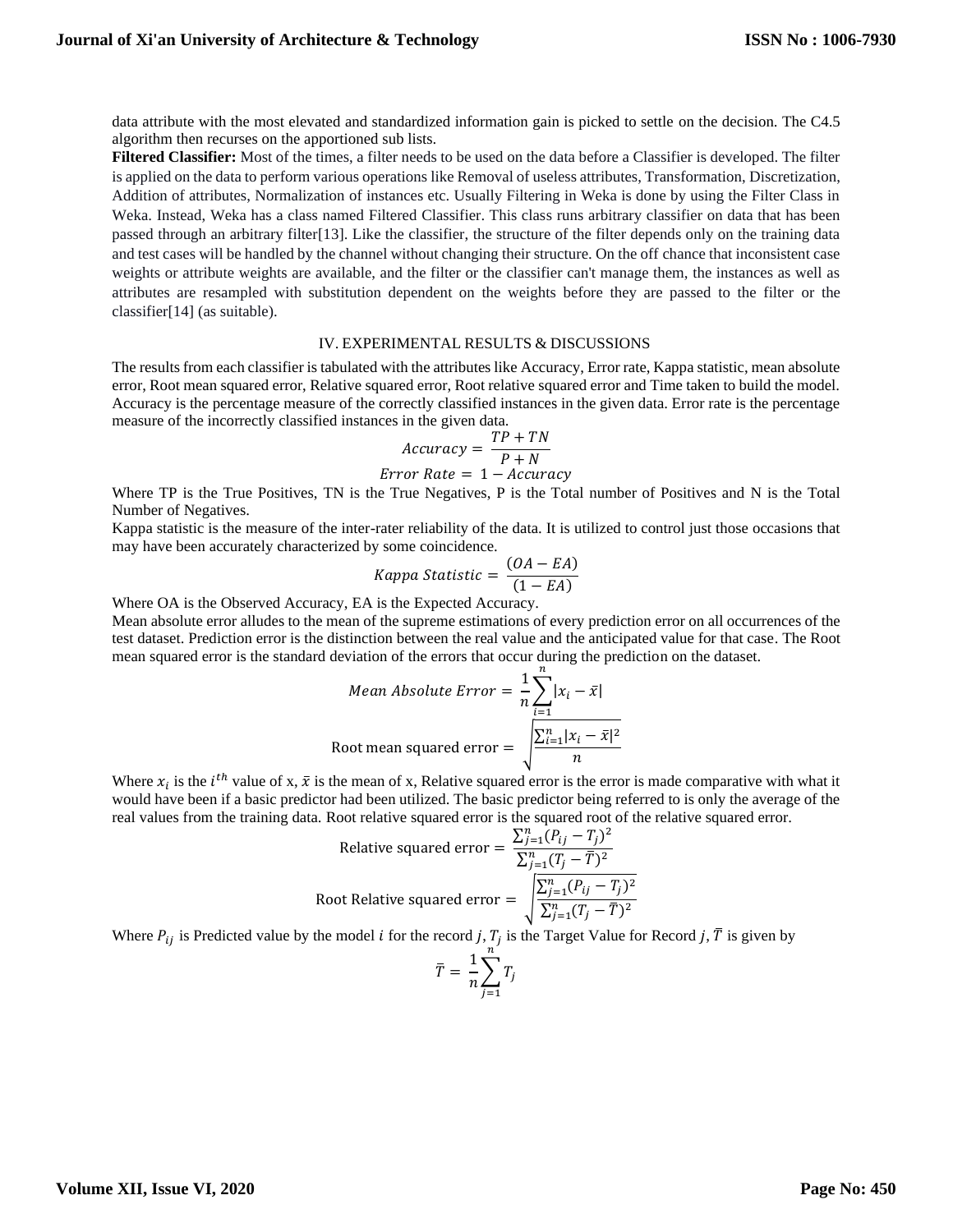| <b>Name of the Classifier</b> | Kappa            | <b>Mean</b>     | Root mean      | <b>Relative</b> | Root relative | Time taken to |
|-------------------------------|------------------|-----------------|----------------|-----------------|---------------|---------------|
|                               | <b>Statistic</b> | <b>Absolute</b> | <b>Squared</b> | absolute error  | squared error | build model   |
|                               |                  | Error           | <b>Error</b>   | $($ %)          | $\frac{9}{6}$ | (in sec)      |
| Naïve Bayes                   | 0.1481           | 0.0452          | 0.1508         | 95.1525         | 97.8744       | 0.23          |
| Naïve Bayes Updateable        | 0.1481           | 0.0452          | 0.1508         | 95.1525         | 97.8744       | 0.07          |
| <b>Stacking</b>               | $\Omega$         | 0.0475          | 0.1541         | 100             | 100           | 0.5           |
| Attribute selected            | 0.3346           | 0.0378          | 0.1429         | 79.692          | 92.7583       | 2.37          |
| <b>Filtered Classifier</b>    | 0.3614           | 0.0363          | 0.1431         | 76.4677         | 92.8981       | 0.86          |
| Multi Scheme Classifier       | $\Omega$         | 0.0475          | 0.1541         | 100             | 100           | 0.3           |
| Classifier<br>Iterative       | 0.1392           | 0.0456          | 0.151          | 96.0626         | 97.986        | 144.1         |
| Optimizer                     |                  |                 |                |                 |               |               |
| Input mapped Classifier       | $\Omega$         | 0.0475          | 0.1541         | 100             | 100           | 0.01          |
| <b>OneR</b> Classifier        | 0.0502           | 0.0376          | 0.194          | 79.2269         | 125.9034      | 0.19          |
| Stump<br>Decision             | 0.0012           | 0.0473          | 0.1538         | 99.5989         | 99.8214       | 0.36          |
| Classifier                    |                  |                 |                |                 |               |               |
| Hoeffding tree                | 0.1481           | 0.0452          | 0.1508         | 95.1525         | 97.8744       | 1.63          |
| J48 Tree                      | 0.3614           | 0.0363          | 0.1431         | 76.4677         | 92.8981       | 1.03          |
| <b>Random Tree</b>            | 0.3295           | 0.0336          | 0.1614         | 70.7933         | 104.72        | 0.79          |
| <b>REP</b> Tree               | 0.3392           | 0.037           | 0.1431         | 77.9721         | 92.8873       | 1.83          |

**Table 1:** Experimental results with various classifiers

### **V CONCLUSION**

The weather prediction has become one of the most essential entity now a days. To improve the risk management systems and to know the weather in coming days in an automatic and in scientific way, many models have been emerging to assist in weather Prediction. In this paper, eleven methods that are used in weather prediction are compared as a survey and five most used and well-known data mining classifiers are explained. In the result section, the results from 15 various classifiers and their results such as Accuracy, Error rate, Kappa statistic, mean absolute error, Root mean squared error, Relative squared error, Root relative squared error and Time taken to build the model are tabulated. The results show that the J48 Tree classifier that uses C4.5 algorithm and the Filtered classifier has output the results of high accuracy than all the other classifiers that were used. When coming to the time taken to build the model, The Filtered Classifier outperforms all the other classifiers in solving the Problem under scrutiny.

## **REFERENCES**

- [1] N. Singh, S. Chaturvedi, and S. Akhter, "Weather Forecasting Using Machine Learning Algorithm," *2019 Int. Conf. Signal Process. Commun. ICSC 2019*, pp. 171–174, 2019.
- [2] A. G. Salman, B. Kanigoro, and Y. Heryadi, "Weather forecasting using deep learning techniques," *ICACSIS 2015 - 2015 Int. Conf. Adv. Comput. Sci. Inf. Syst. Proc.*, pp. 281–285, 2016.
- [3] W. Zhang, H. Zhang, J. Liu, K. Li, D. Yang, and H. Tian, "Weather prediction with multiclass support vector machines in the fault detection of photovoltaic system," *IEEE/CAA J. Autom. Sin.*, vol. 4, no. 3, pp. 520–525, 2017.
- [4] Y. Beeharry, T. P. Fowdur, and J. A. Sunglee, "A Cloud-Based Real-Time Weather Forecasting Application," pp. 294–297, 2019.
- [5] C. Kunjumon, S. S. Nair, S. Deepa Rajan, L. Padma Suresh, and S. L. Preetha, "Survey on Weather Forecasting Using Data Mining," *Proc. IEEE Conf. Emerg. Devices Smart Syst. ICEDSS 2018*, no. March, pp. 262–264, 2018.
- [6] L. Oana and A. Spataru, "Use of genetic algorithms in numerical weather prediction," *Proc. - 18th Int. Symp. Symb. Numer. Algorithms Sci. Comput. SYNASC 2016*, pp. 456–461, 2017.
- [7] S. Navadia, P. Yadav, and J. Thomas, "Measuring and Analyzing Weather Data," pp. 414–417, 2017.
- [8] K. Li and Y. S. Liu, "A rough set based fuzzy neural network algorithm for weather prediction," *2005 Int. Conf. Mach. Learn. Cybern. ICMLC 2005*, no. August, pp. 1888–1892, 2005.
- [9] A. Nandar, "Bayesian network probability model for weather prediction," *Proc. 2009 Int. Conf. Curr. Trends*